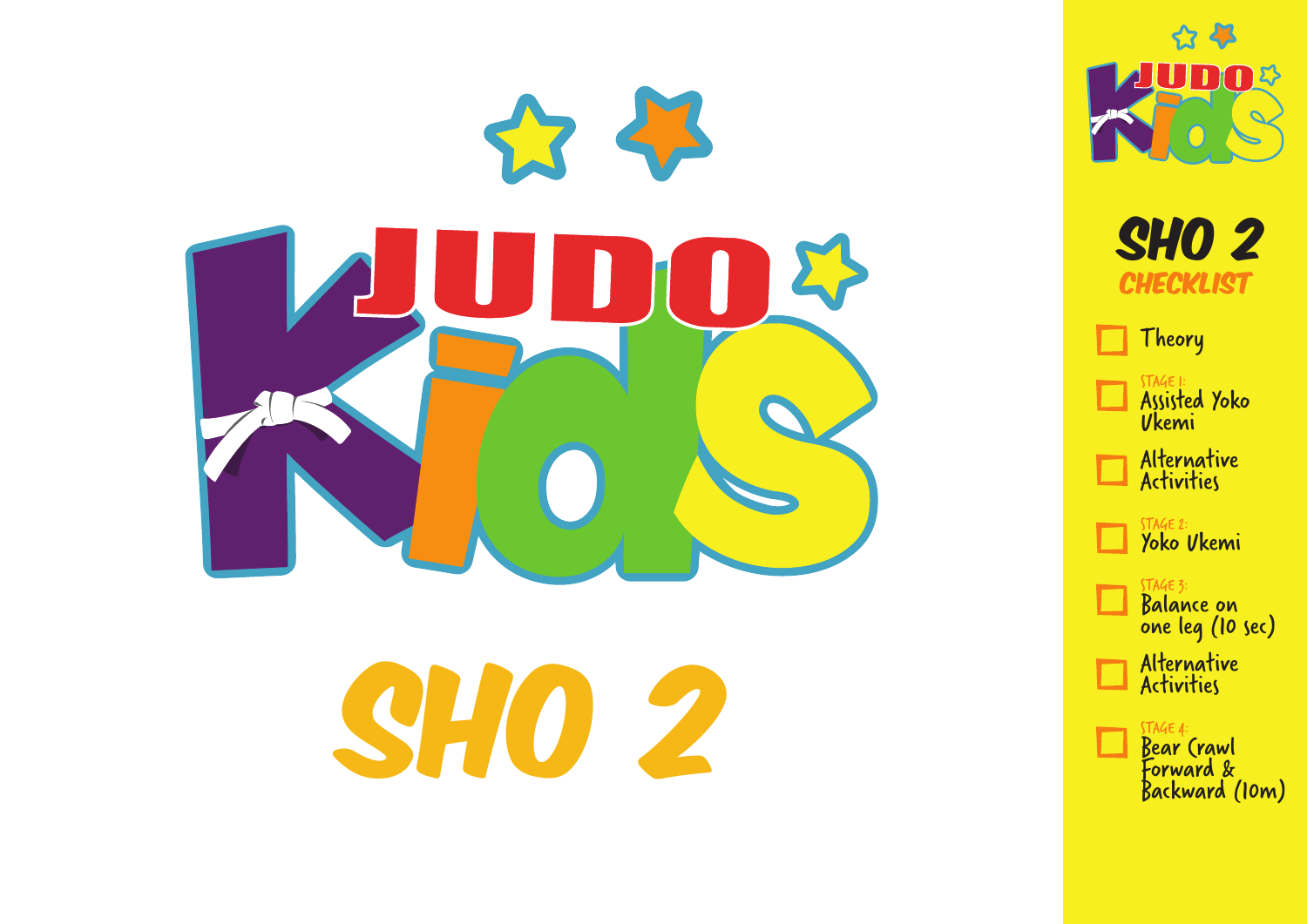## Theory:

## ippon - Score partner fully on back

Ippon is the top score in judo. The coach will put hand straight up in the air and say:





**SHO 2** 

**CHECKLIST** 

Assisted Yoko

Alternative Activities

Yoko Ukemi

Balance on one leg (10 sec)

Alternative **Activities** 

Ukemi

Theory

STAGE 2:

STAGE 3:

STAGE 4: Bear Crawl Forward & Backward (10m)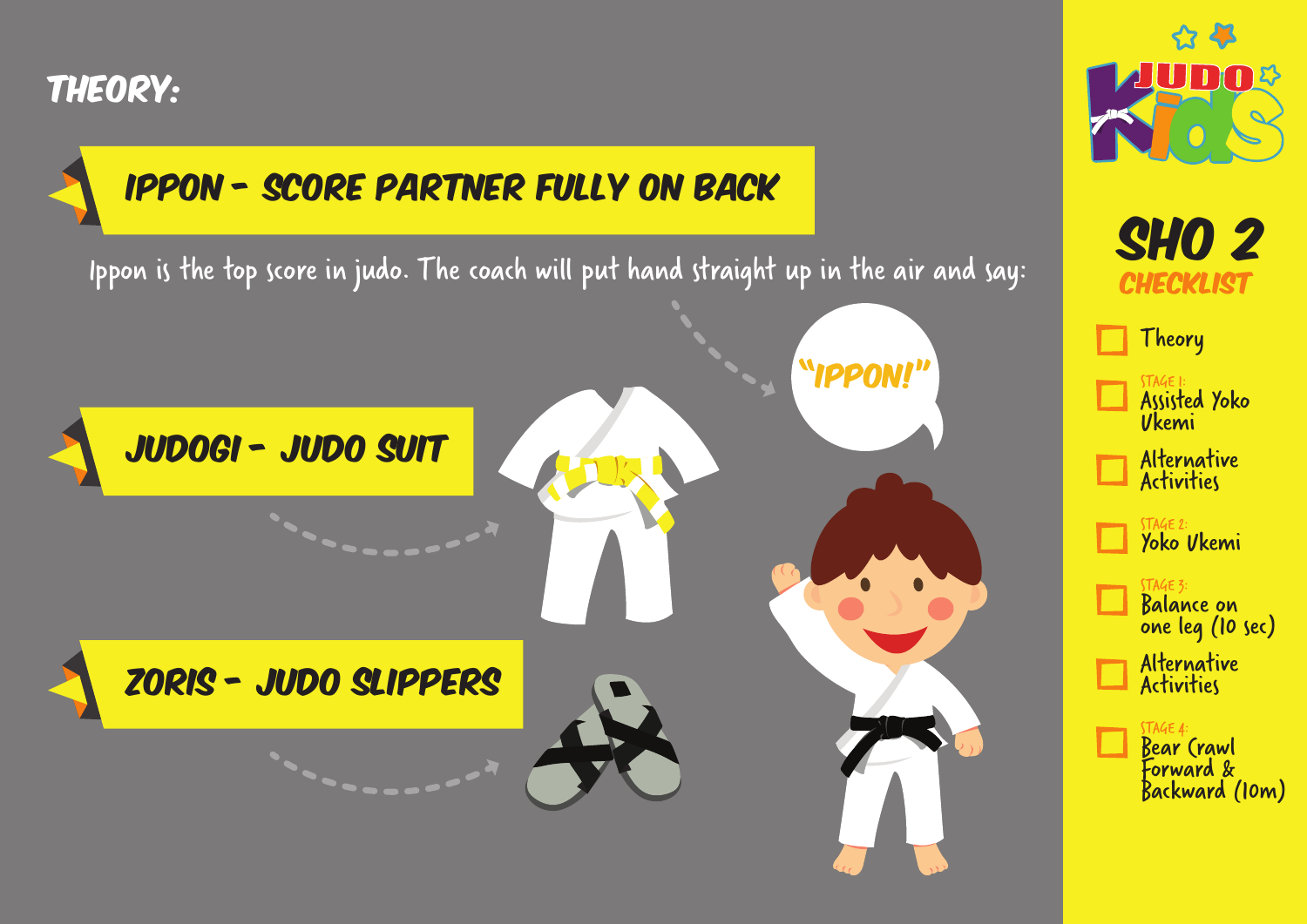

- Respect other judo players, your coach and everyone
- Bow to your partner
- Look after partner
- Listen to the coach
- Watch the coach
- Do what the coach asks on the mat



 $\overline{\mathbf{v}}$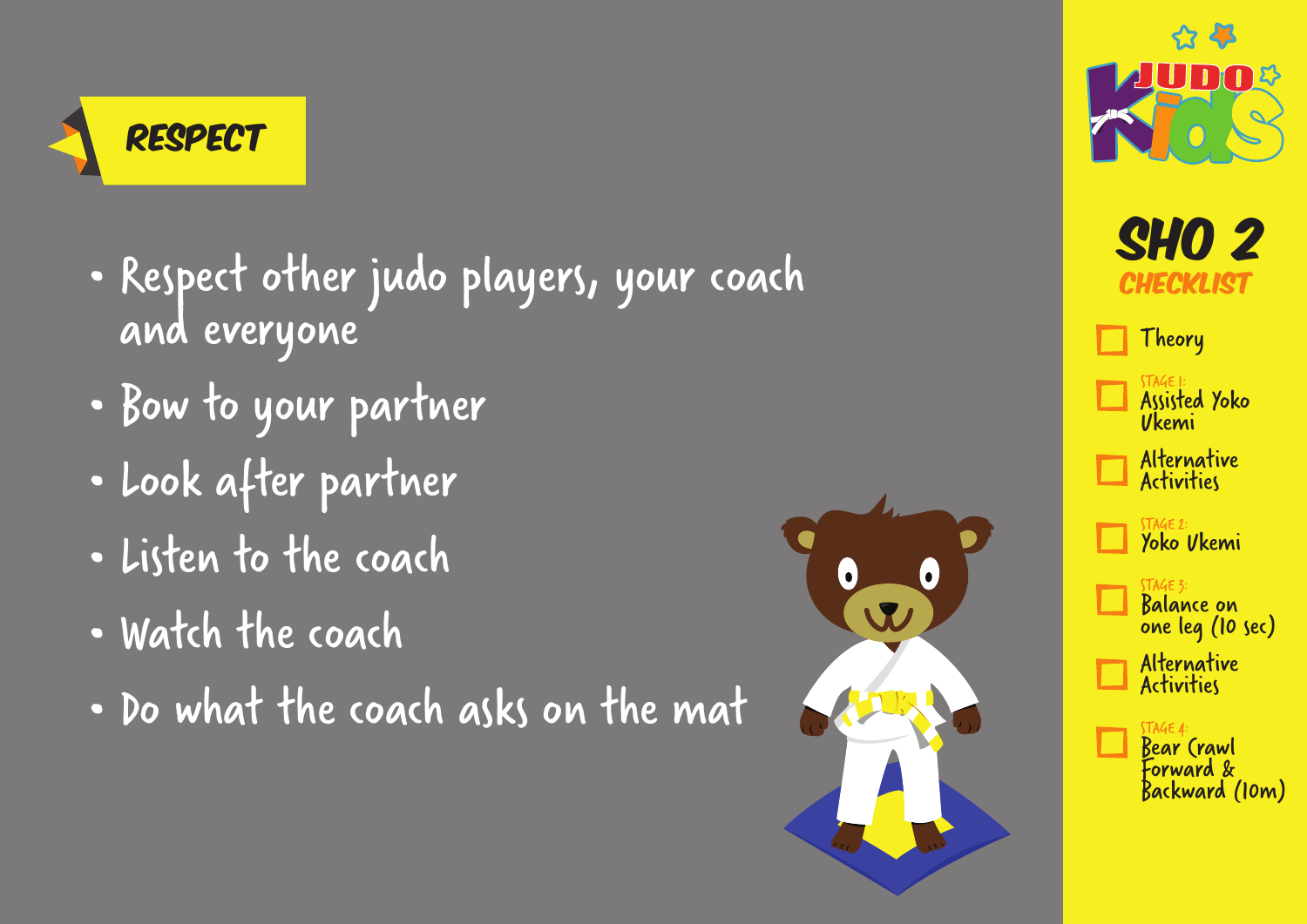



## Alternative Activities:

Crouched position – partner on all fours pull the arm through the body and roll them into the assisted side breakfall.

Kneeling position – kneel facing each other with one leg bent and the other up. From here pull partners arm and leg that is úp across their body until the land in a side breákfall.



**SHO 2 CHECKLIST** 

Theory

STAGE 1: Assisted Yoko Ukemi

Alternative **Activities** 

STAGE 2: Yoko Ukemi

STAGE 3: Balance on one leg (10 sec) Alternative **Activities** 

> STAGE 4: Bear Crawl Forward & Backward (10m)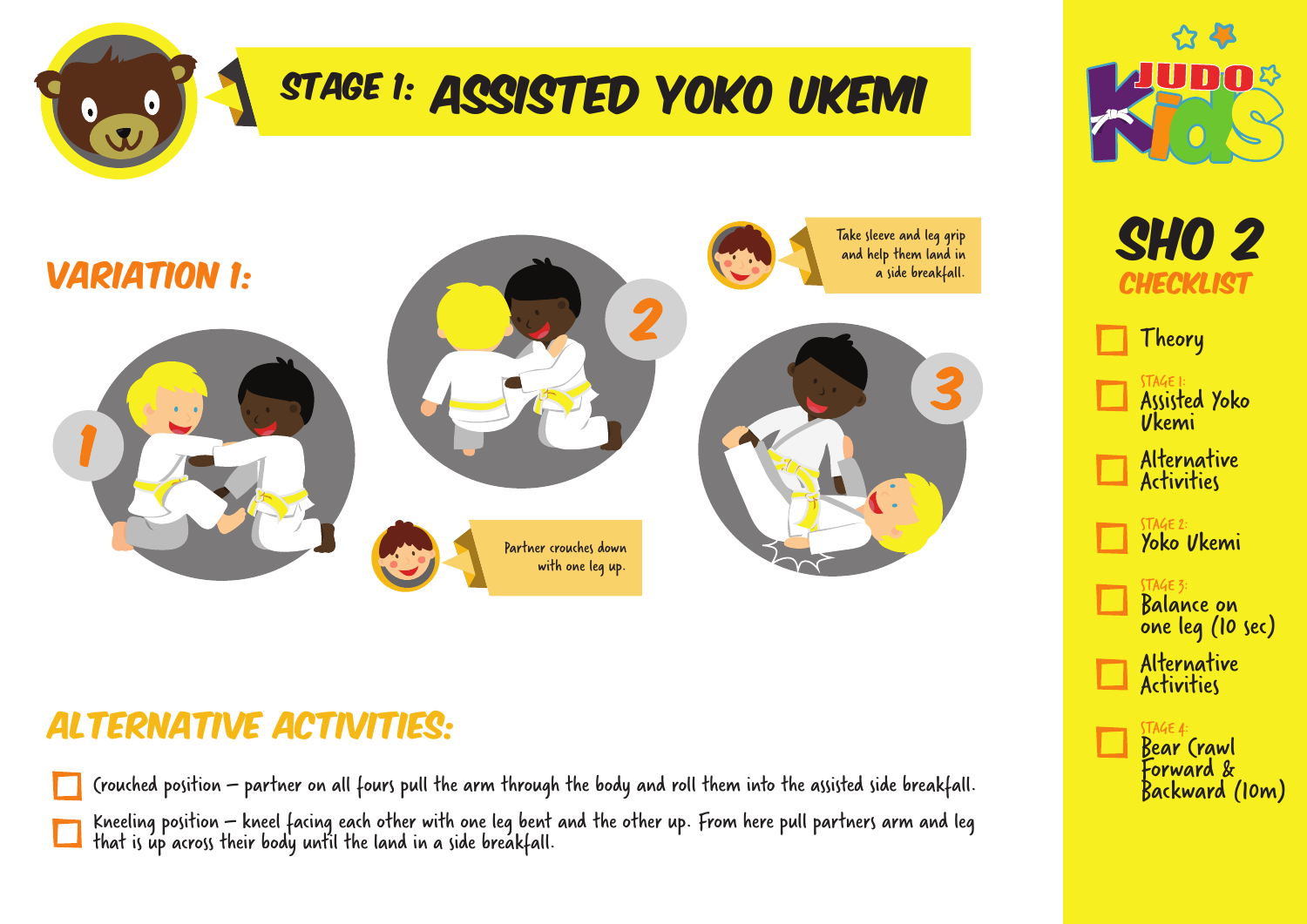





**SHO 2 CHECKLIST** 

Theory

STAGE 1: Assisted Yoko Ukemi

Alternative Activities

> STAGE 2: Yoko Ukemi

STAGE 3: Balance on one leg (10 sec) Alternative **Activities** 

> $TAGF 4:$ Bear Crawl Forward & Backward (10m)

with sleeve when they land. Partner should remember to keep<br>their chin tucked in and breakfall with the palm of their hand.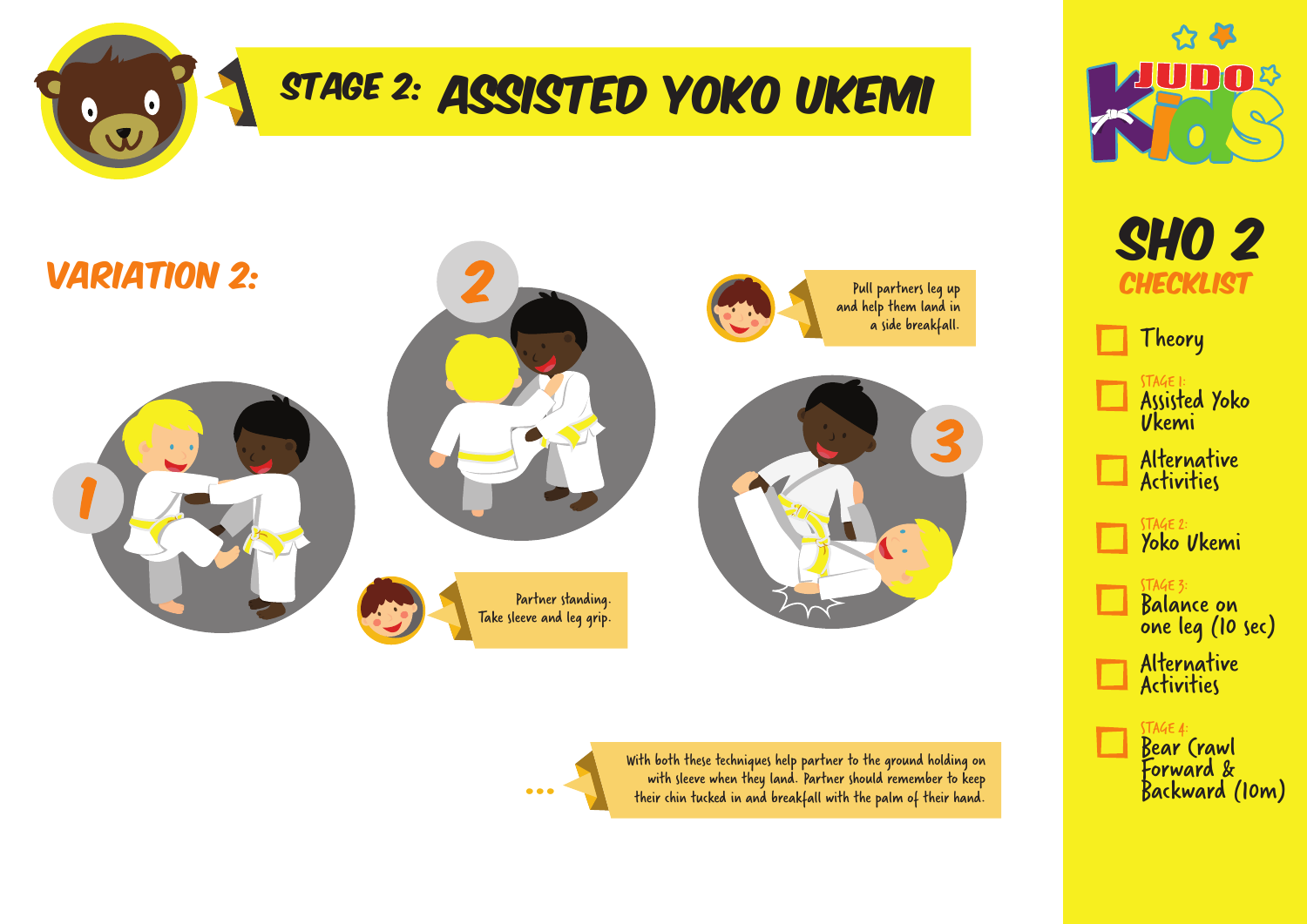





Keep your chin tucked in as you fall. Break fall with your palm on the mat.





Theory

STAGE 1: Assisted Yoko Ukemi

Alternative Activities

> STAGE 2: Yoko Ukemi

STAGE 3: Balance on one leg (10 sec) Alternative **Activities** 

> $TAGE 4:$ Bear Crawl Forward & Backward (10m)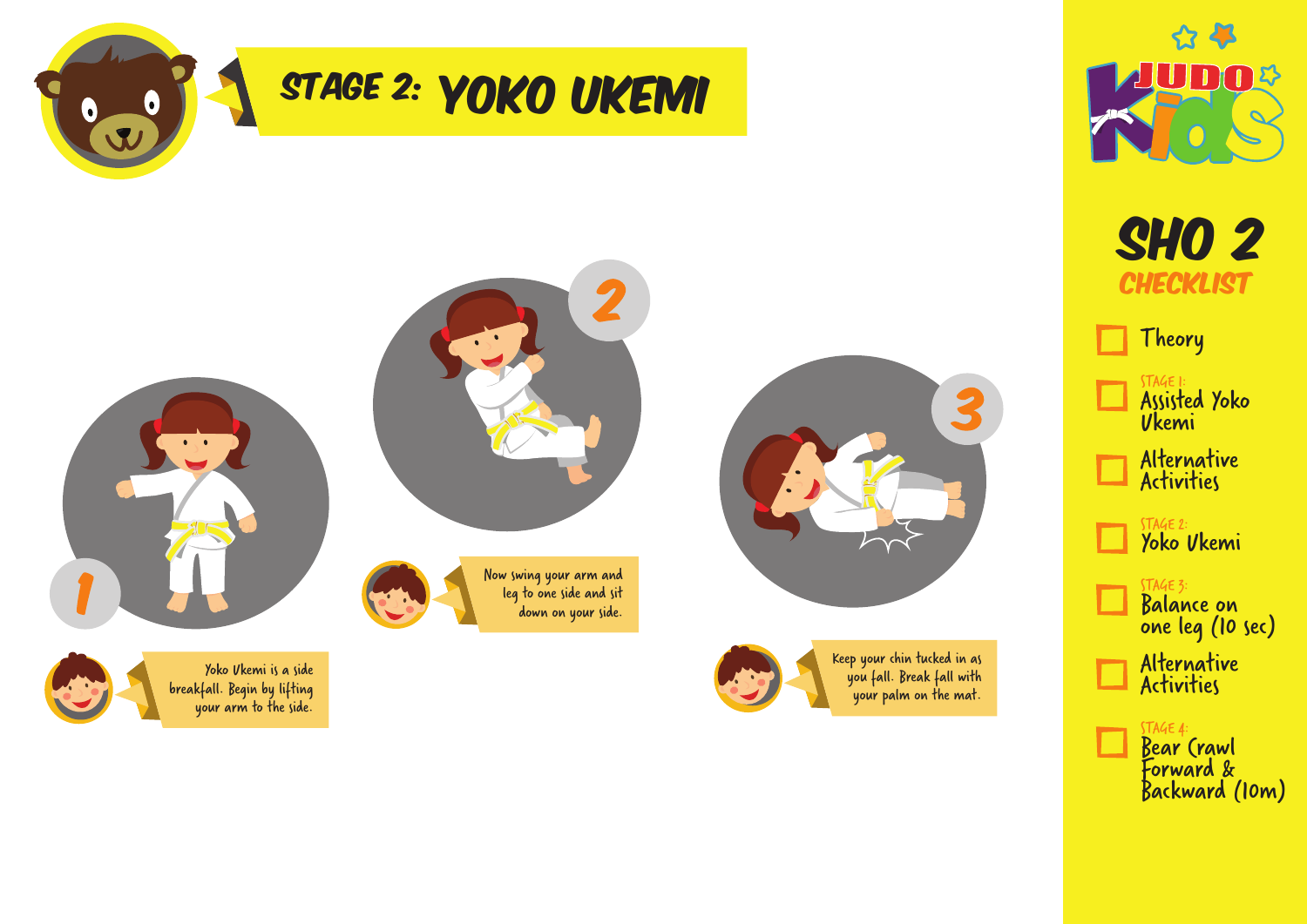

Pick bean bags or other suitable objects off the ground while balancing on one leg – by self or holding partner.